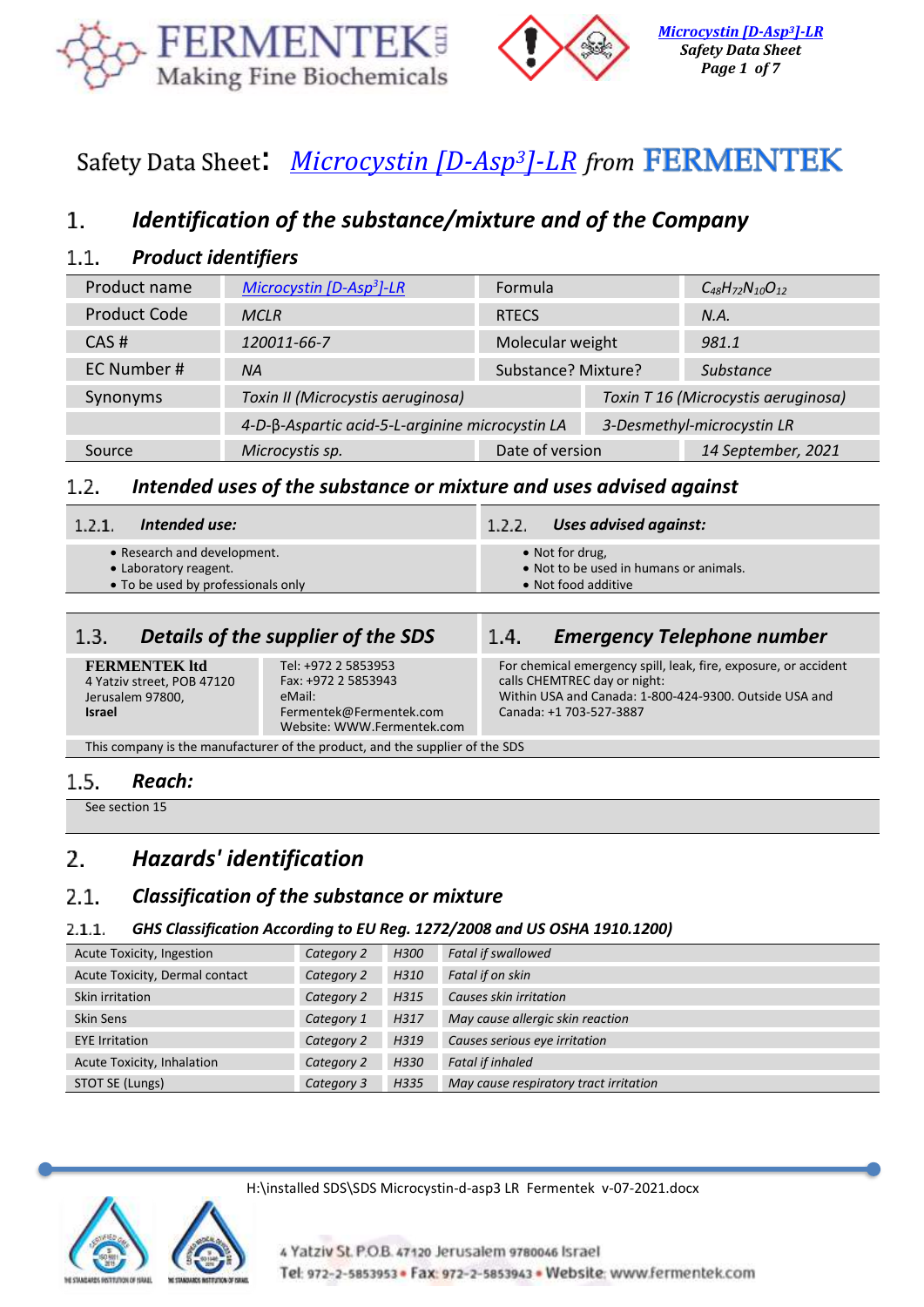



## *GHS Label elements, including precautionary statements*   $2.2.$

- $2.2.1.$ *Pictogram:*
- 
- *Signal word: {Danger}*  $2.2.2.$

#### $2.2.3.$ *Hazard Statements*

| H300+H310+H330   | Fatal if swallowed, inhaled or in contact with skin. |
|------------------|------------------------------------------------------|
| H315             | Causes skin irritation.                              |
| H317             | May cause an allergic skin reaction.                 |
| H319             | Causes serious eye irritation.                       |
| H <sub>335</sub> | May cause respiratory irritation.                    |

#### $2.2.4.$ *GHS Precautionary Statements*

| P201             | Obtain special instructions before use.                                         |
|------------------|---------------------------------------------------------------------------------|
| P <sub>202</sub> | Do not handle until all safety precautions have been read and understood.       |
| P <sub>260</sub> | Do not breath dust, fume, gas, mist, vapors and spray.                          |
| P <sub>270</sub> | Do not eat, drink, or smoke when using this product.                            |
| $P308 + P310$    | IF exposed or concerned: immediately call a POISON CENTER or doctor/ physician. |
| P301+ P310       | IF SWALLOWED: Immediately call a POISON CENTER or doctor/physician.             |
| P320             | Specific treatment is urgent                                                    |
| P361             | Remove/Take off immediately all contaminated clothing                           |

# *Composition/information on ingredients* 3.

| <b>Substance</b>         |                                    |  |
|--------------------------|------------------------------------|--|
| Substance name:          | Microcystin [D-Asp3]-LR            |  |
| Concentration            | $\epsilon = 100\%$                 |  |
| CAS Registry#:           | 120011-66-7                        |  |
| $EC#$ :                  | Error! Reference source not found. |  |
| Molecular Formula:       | $C_{48}H_{72}N_{10}O_{12}$         |  |
| <b>Molecular Weight:</b> | 981.1                              |  |
| Classification           | Acute Tox. 2; H300+H310+H330       |  |
| Mixture?                 | Substance.                         |  |

# *First Aid Measures* 4.

# *Description of First Aid Measures*  $4.1.$

| General advice: | Immediately remove any clothing soiled by the product.<br>Remove breathing equipment only after contaminated clothing have been completely removed                                                                                                                                                                                              |
|-----------------|-------------------------------------------------------------------------------------------------------------------------------------------------------------------------------------------------------------------------------------------------------------------------------------------------------------------------------------------------|
| Eye contact:    | Flush with water for several minutesRinse out with plenty of water. Remove contact lenses. If symptoms persist,<br>consult a doctor.                                                                                                                                                                                                            |
| Skin Contact:   | Take off immediately all contaminated clothing. Rinse skin with water/ shower for 15 minutes.                                                                                                                                                                                                                                                   |
| Ingestion:      | Give water to drink (two glasses at most). Seek medical advice immediately. In exceptional cases only, if medical<br>care is not available within one hour, induce vomiting (only in persons who are wide awake and fully conscious),<br>administer activated charcoal (20 - 40 g in a 10% slurry) and consult a doctor as quickly as possible. |
| Inhalation:     | If inhalled, move person into fresh air. If not breathing, give artificial respiration. DO NOT INDUCE VOMITING.<br>Never give anything by mouth to an unconscious person. Consult a physician immediately.                                                                                                                                      |

# H:\installed SDS\SDS Microcystin-d-asp3 LR Fermentek v-07-2021.docx



4 Yatziv St. P.O.B. 47120 Jerusalem 9780046 Israel Tel: 972-2-5853953 · Fax: 972-2-5853943 · Website: www.fermentek.com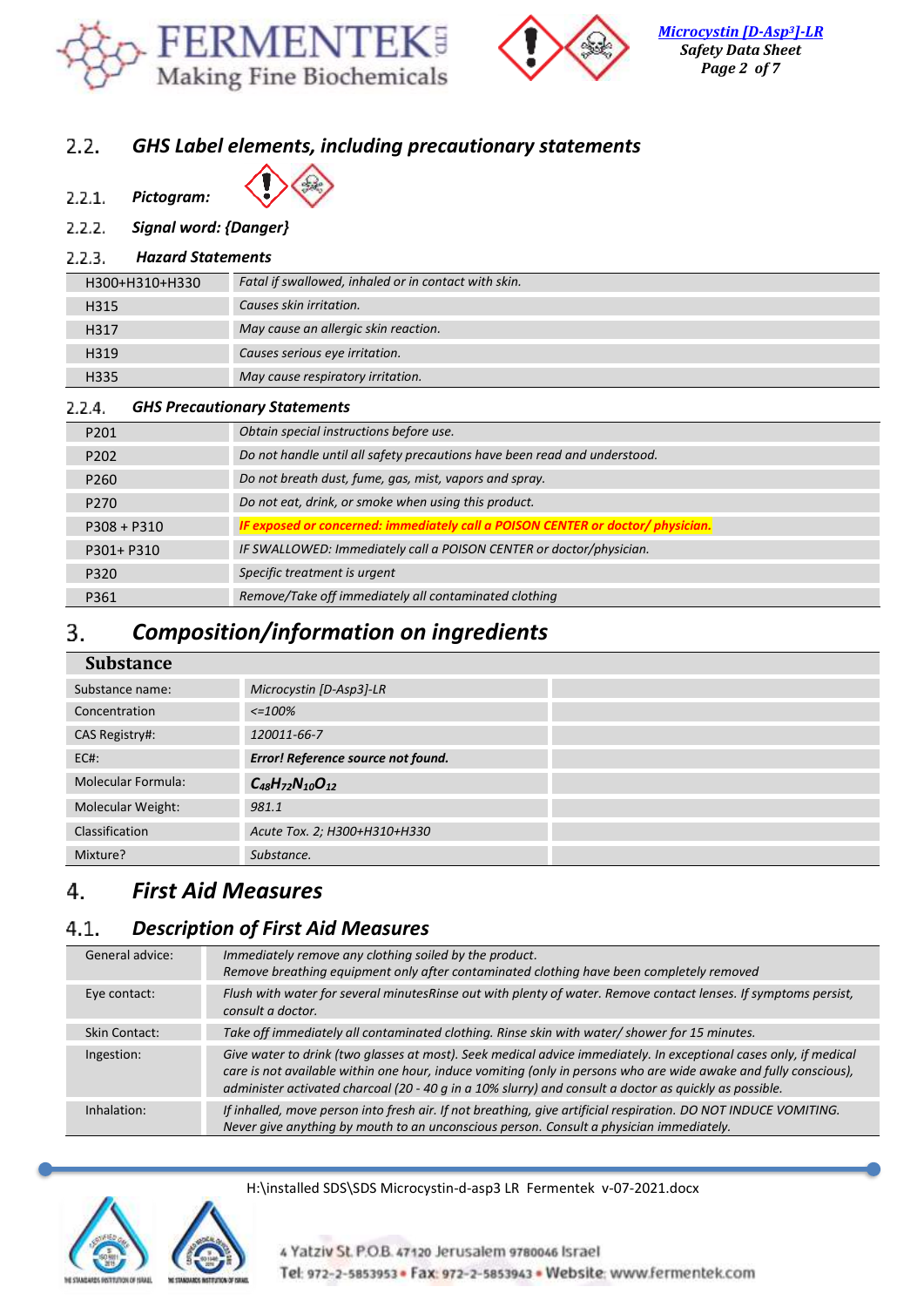



### $4.2.$ *Most important symptoms and effects, both acute and delayed*

| <b>General symptoms</b> | No data available |
|-------------------------|-------------------|
|                         |                   |

# $4.3.$ *Indication of any immediate medical attention and special treatment needed* No data available

## *Fire-fighting measures* 5.

#### $5.1.$ *Extinguishing media*

| Suitable extinguishing media   | Use water spray, alcohol-resistant foam, dry chemical, or carbon dioxide. |
|--------------------------------|---------------------------------------------------------------------------|
| Unsuitable extinguishing media | None known                                                                |

#### $5.2.$ *Other information*

| Hazardous combustion products | Carbon oxides, Nitrogen oxides                                                                   |
|-------------------------------|--------------------------------------------------------------------------------------------------|
|                               |                                                                                                  |
| Advice for firefighters       | Wear self-contained breathing apparatus for fire fighting if necessary. Wear protective<br>suit. |
|                               |                                                                                                  |
| Unusual Fire Hazards          | May emit toxic fumes.                                                                            |
|                               |                                                                                                  |

### 6. *Accidental release measures*

#### $6.1.$ *Personal precautions, protective equipment, and emergency procedures*

| Personal precautions | Use personal protective equipment as required. Avoid formation of dust. Keep people away from and |
|----------------------|---------------------------------------------------------------------------------------------------|
|                      | upwind of spill/leak.                                                                             |

#### $6.2.$ *Environmental precautions*

Environmental precautions *Prevent further leakage or spillage if safe to do so. Prevent product from entering drains.*

#### 6.3. *Methods and material for containment and cleaning up*

| Methods for containment: | Prevent further leakage or spillage if safe to do so. Cover powder spill with plastic sheet or tarp to<br>minimize spreading. Dike far ahead of liquid spill for later disposal.                                                                                                                                                                                                  |
|--------------------------|-----------------------------------------------------------------------------------------------------------------------------------------------------------------------------------------------------------------------------------------------------------------------------------------------------------------------------------------------------------------------------------|
| Methods for cleaning up: | Clean-up should be dealt with only by qualified personnel familiar with the specific substance. Cover<br>liquid spill with sand, earth or other non-combustible absorbent material (e.g. sand, earth,<br>diatomaceous earth, and vermiculite). Cover powder spill with plastic sheet or tarp to minimize<br>spreading. Sweep up and shovel into suitable containers for disposal. |

# $7<sub>1</sub>$ *Handling and storage*

# *Precautions for safe handling*  $7.1.$

| Advice on safe handling: | Avoid contact with skin, eyes, or clothing. Use personal protective equipment as required. Wash |
|--------------------------|-------------------------------------------------------------------------------------------------|
|                          | contaminated clothing before reuse. Do not breathe dust/fume/gas/mist/vapors/spray. Do not eat, |
|                          | drink, or smoke when using this product.                                                        |

### $7.2.$ *Conditions for safe storage, including any incompatibilities*

| <b>Storage Conditions:</b> | Keep container tightly closed in a dry and well-ventilated place.<br>Keep out of the reach of children.<br>Store at -20 $^{\circ}$ C. |
|----------------------------|---------------------------------------------------------------------------------------------------------------------------------------|
| Suitable packaging         | Must only be kept in original packaging.                                                                                              |
| Incompatible materials:    | None known based on information available.                                                                                            |

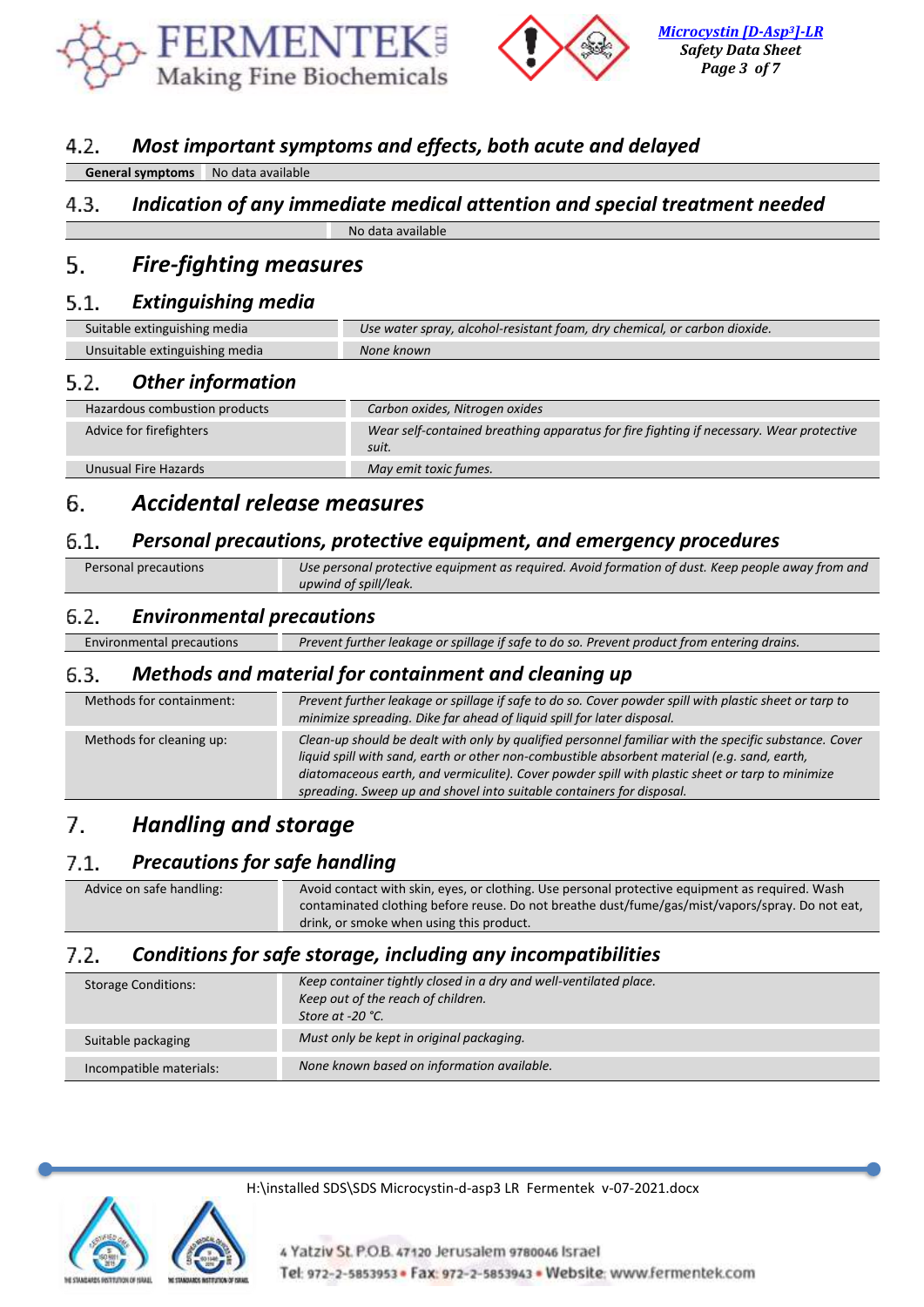



*[Microcystin \[D-Asp](https://www.fermentek.com/node/876)3]-LR Safety Data Sheet Page 4 of 7*

# 8. *Exposure Controls/Personal Protection*

### $8.1.$ *Control parameters*

| Control parameters       | Contains no substances with occupational exposure limit values |
|--------------------------|----------------------------------------------------------------|
| ר ס<br>Evnacura cantrale |                                                                |

#### *Exposure controls* 8.2.

| Appropriate          | Showers, Eyewash stations, Ventilation systems                       |
|----------------------|----------------------------------------------------------------------|
| engineering controls | Avoid contact with skin, eyes, and clothing.                         |
|                      | Wash hands before breaks and immediately after handling the product. |
|                      | Use fumehood for routine work.                                       |

### *Personal protective equipment* 8.3.

| [PPE=Personal Protection Equipment]   |                                                                                                                                                                                                                                                                                                                                                                                                                                                                |
|---------------------------------------|----------------------------------------------------------------------------------------------------------------------------------------------------------------------------------------------------------------------------------------------------------------------------------------------------------------------------------------------------------------------------------------------------------------------------------------------------------------|
| <b>PPE: Respiratory</b><br>protection | Where risk assessment shows air-purifying respirators are appropriate use a fullface particle respirator type<br>N100 (US) or type P3 (EN 143) respirator cartridges as a backup to engineering controls. If the respirator is the<br>sole means of protection, use a full-face supplied air respirator. Use respirators and components tested and<br>approved under appropriate government standards such as NIOSH (US) or CEN (EU).                          |
| <b>PPE: Hand Protection:</b>          | Handle with gloves. Gloves must be inspected prior to use. Use proper glove removal techniques to avoid skin<br>contact with this product. Dispose of contaminated gloves after use in accordance with applicable laws and<br>good laboratory practices, and wash and dry hands                                                                                                                                                                                |
| PPE: Eye Protection:                  | Use a face shield and safety glasses. Use equipment for eye protection tested and approved under appropriate<br>government standards such as NIOSH (US) or EN 166 (EU)                                                                                                                                                                                                                                                                                         |
| PPE: Skin and Body<br>Protection:     | Handle with gloves. Gloves must be inspected prior to use. Use proper glove removal technique (without<br>touching glove's outer surface) to avoid skin contact with this product. Dispose of contaminated gloves after<br>use in accordance with applicable laws and good laboratory practices. Wash and dry hands. The selected<br>protective gloves must satisfy the specifications of Regulation (EU) 2016/425 and the standard EN 374 derived<br>from it. |

# *Physical and chemical properties* 9.

### *Physical / chemical properties*  $9.1.$

| <b>Physical State at room temperature</b>     | Solid / powder |
|-----------------------------------------------|----------------|
| Color                                         |                |
| No further safety relevant data are available |                |

# *Stability and reactivity*  $10<sub>1</sub>$

| Reactivity:                        | No dangerous decomposition products known.                                                              |
|------------------------------------|---------------------------------------------------------------------------------------------------------|
| Chemical stability:                | No information available.                                                                               |
| Conditions to avoid                | No information available.                                                                               |
| Incompatible materials             | Avoid strong oxidizing agents.                                                                          |
| Possibility of Hazardous Reactions | No information available.                                                                               |
| Hazardous decomposition products   | Hazardous decomposition products formed under fire conditions.: Carbon oxides,<br>Nitrogen oxides (NOx) |

# *Toxicological information*  $11<sub>1</sub>$

# *Information on toxicological effects*  $11.1.$

# *Acute Toxicity*

| Oral toxicity:         | LD50 oral Rat=8 mg/kg; calculated from LD50 intraperitoneal |
|------------------------|-------------------------------------------------------------|
| <i>Intraperitoneal</i> | LD50 intraperitoneal Rat = 50 $uq/kg$                       |
| Serious eye damage     | No auantitative data available                              |

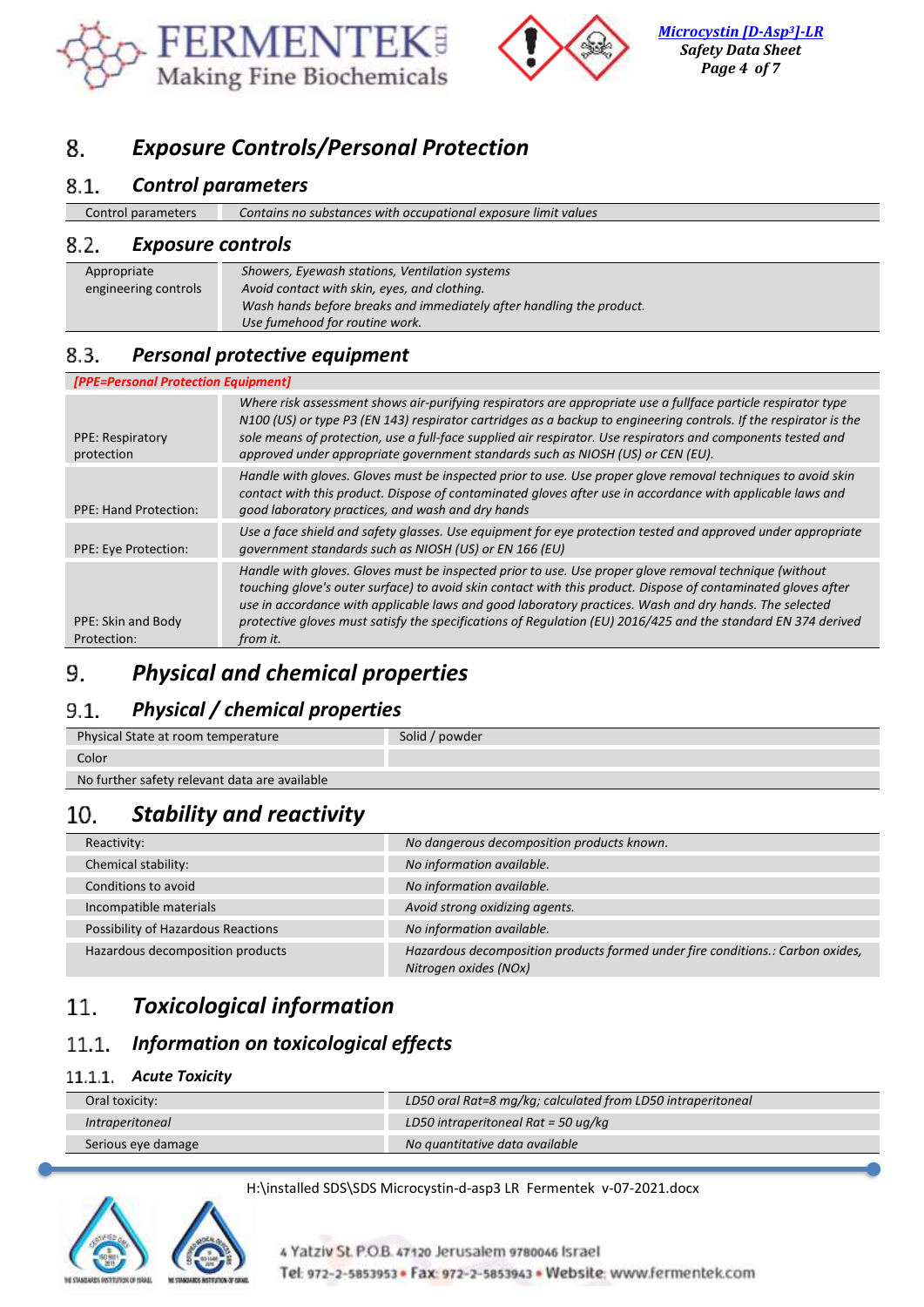



| Respiratory or skin sensitization/corrosion: | No quantitative data available             |
|----------------------------------------------|--------------------------------------------|
| Inhalation, Skin contact                     | Fatal; No quantitative data available      |
| STOT SE (Lungs)                              | Respiratory tract Irritation; may be fatal |

# *CRM (Carciniogene, Mutagene, Reproductive hazards)*

| Germ cell mutagenicity:                 | No data available                                                                                                                                         |
|-----------------------------------------|-----------------------------------------------------------------------------------------------------------------------------------------------------------|
| Carcinogenicity:                        | IARC: No component of this product present at levels greater than or equal to<br>0.1% is identified as probable, possible, or confirmed human carcinogen. |
| Reproductive toxicity / Teratogenicity: | No data available                                                                                                                                         |

#### $11.2$ *Additional information*

| Symptoms (according to Handbook of Chemical<br>and Biological warfare agents, D. Hank Ellison, 2nd<br>edition, page 481) | This material is hazardous through inhalation, penetration through broken skin,<br>and ingestion. Symptoms include shivering, and rapid, deep breathing,<br>progressing to twitching, convulsions, gasping respirations, and death. Shock and<br>death occur within a matter of hours. |
|--------------------------------------------------------------------------------------------------------------------------|----------------------------------------------------------------------------------------------------------------------------------------------------------------------------------------------------------------------------------------------------------------------------------------|
| RTECS number                                                                                                             | N.A.                                                                                                                                                                                                                                                                                   |

# 12. *Ecological Information*

| Eco-Toxicity          | No further relevant information available  |
|-----------------------|--------------------------------------------|
| Other adverse effects | No further relevant information available. |

# *Disposal Considerations*  $13.$

#### $13.1.$ *Waste treatment methods*

| Waste from residues / unused products | Dispose of in accordance with local regulations |
|---------------------------------------|-------------------------------------------------|
| Contaminated packaging                | Dispose of as unused product                    |

# *Transport information*  $14.$

#### $14.1.$ *UN number, Proper Shipping Name, Transport Hazard Class, packing group*

|                                                  | <b>US DOT</b>                                                                                                 | <b>US IATA</b>                                                                                               | <b>US IMDG</b>                                                                                                | <b>US ADR/RID</b>                                                                                             |
|--------------------------------------------------|---------------------------------------------------------------------------------------------------------------|--------------------------------------------------------------------------------------------------------------|---------------------------------------------------------------------------------------------------------------|---------------------------------------------------------------------------------------------------------------|
| <b>UN Number</b><br>UN proper shipping<br>name   | <b>UN 3642</b><br>Toxins, Extracted from<br>Living Sources, Solid,<br>N.O.S. (Microcystin [D-<br>$Asp3I-LR$ ) | <b>UN 3642</b><br>Toxins, Extracted from<br>Living Sources, Solid,<br>N.O.S. (Microcystin [D-<br>$Asp3$ -LR) | <b>UN 3642</b><br>Toxins, Extracted from<br>Living Sources, Solid,<br>N.O.S. (Microcystin [D-<br>$Asp3I-LR$ ) | <b>UN 3642</b><br>Toxins, Extracted from<br>Living Sources, Solid,<br>N.O.S. (Microcystin [D-<br>$Asp3I-LR$ ) |
| <b>Transport Hazard Class</b><br>& Packing Group | 6.1<br>$Pq$ II                                                                                                | 6.1<br>$Pq$ II                                                                                               | 6.1<br>Pa II                                                                                                  | 6.1<br>$Pq$ II                                                                                                |

### 14.2. *Addional information*

| <b>Excepted quantities (EQ)</b> |                                                                                                          |
|---------------------------------|----------------------------------------------------------------------------------------------------------|
| De Minimis exemption            | Transported under De Minimis exemption. Code: E5. Maximum net quantity per inner packaging: 1 g. Maximum |
|                                 | net quantity per outer packaging: 300 g                                                                  |

# 15. *Regulatory information*

#### $15.1.$ *Safety, health, and environmental regulations/legislation*

| USA EPA / TSCA         | This product is not listed on the USA EPA TSCA (it is for research)           |
|------------------------|-------------------------------------------------------------------------------|
|                        | S. 304 RQ: NO<br>S. 313 (TRI): Acute health hazard and chronic health hazard. |
| California proposition | Not listed                                                                    |

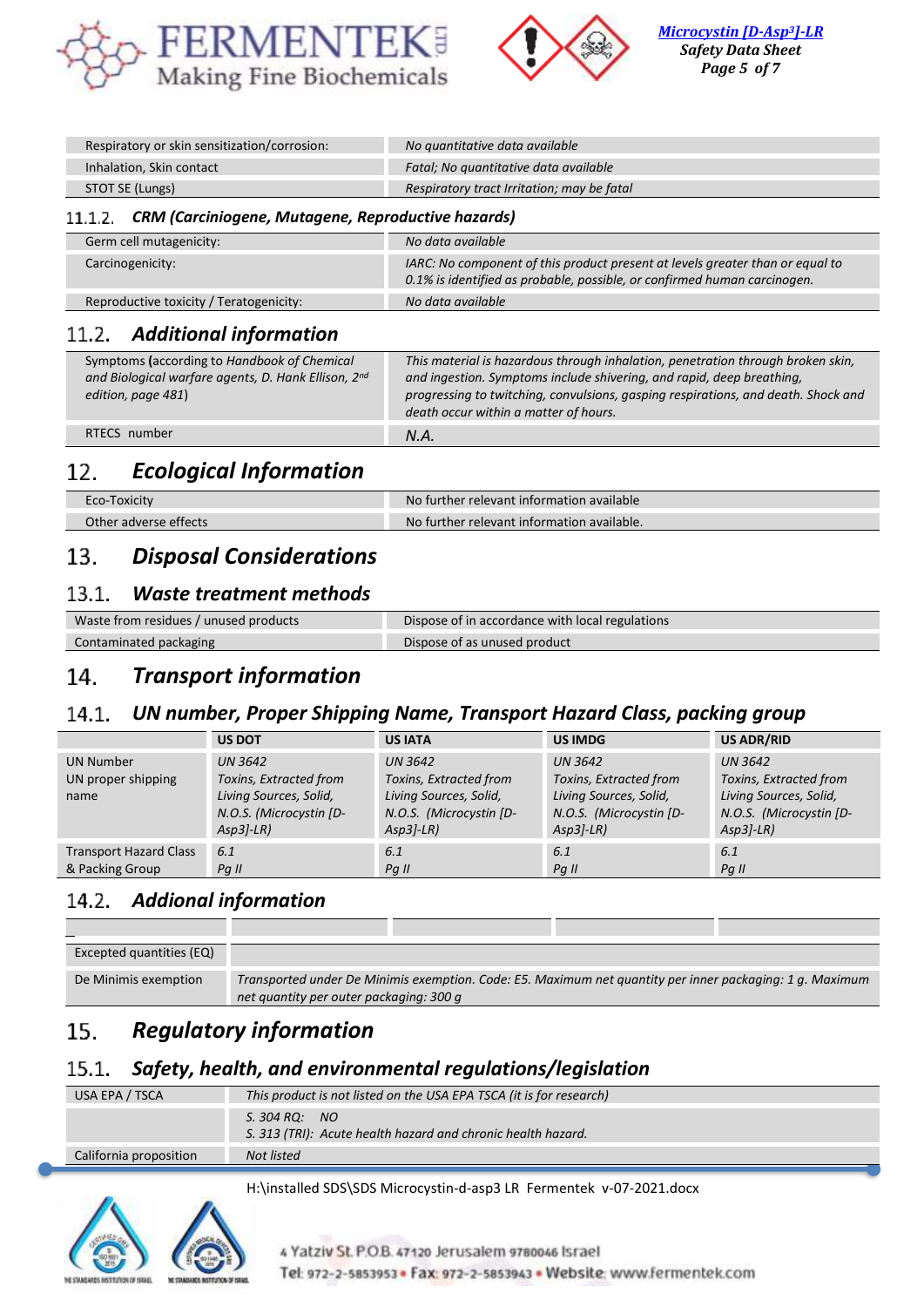



| EU ECHA Status        | This product is registered with the EU ECHA, Number Error! Reference source not found.<br>ANNEX III: Listed (Suspected carcinogen)<br><b>REACH: Not registered</b> |
|-----------------------|--------------------------------------------------------------------------------------------------------------------------------------------------------------------|
|                       |                                                                                                                                                                    |
| EU-Substances of very | This product does not contain substances of very high concern according to Regulation (EC) No 1907/2006                                                            |
| high concern (SVHC)   | (REACH), Article 57 above the respective regulatory concentration limit of $\geq 0.1$ % (w/w).                                                                     |

# 16. *Other information*

# *Date of revision:*

, 14 September, 2021

# *Department issuing this SDS*

Quality systems and regulatory affairs

#### $16.3.$ *General Disclaimer*

- The information provided in this Safety Data Sheet is correct to the best of our knowledge, information and belief at the date of its publication.
- The information given here is designed only as guidance for safe handling, use, processing, storage, transportation, disposal and release and is not to be considered a warranty or quality specification.
- The information relates only to the specific material designated and may not be valid for such material used in combination with any other materials or in any process, unless specified in the text.

#### *The users'/employers' responsibility:*  $16.4.$

- A risk assessment should be performed by the employer/user prior to use of this product.
- All recommendations included in this document, are advisory in nature.
- The type of protective equipment must be selected based on the amount and concentration of all dangerous materials being used in the workplace.

#### $16.5.$ *Comments:*

#### $16.5.1.$ *Depreciated CAS Registry number(s):*

- 128657-48-7
- 135258-17-2
- 374589-84-1

#### 16.6. *Copyright statement*

Fermentek\_Ltd does not claim © copyright on this document. Fermentek\_Ltd believes that no one can claim copyright on an MSDS. This sort of document is but a compendium of common knowledge, published facts, and even the writing style is standard.

#### $16.7.$ *Abbreviations and acronyms:*

*Acute Tox.: Acute toxicity* 

| CAS:      | Chemical Abstracts Service (division of the American Chemical Society) |
|-----------|------------------------------------------------------------------------|
| DOT:      | US Department of Transportation                                        |
| EINECS:   | European Inventory of Existing Commercial Chemical Substances          |
| Eve Dam.: | Serious eye damage/eye irritation                                      |
| HMIS:     | Hazardous Materials Identification System (USA)                        |
| IATA:     | <b>International Air Transport Association</b>                         |
| IMDG:     | International Maritime Code for Dangerous Goods                        |
| LC50:     | Lethal concentration, Median                                           |
| LD50:     | Lethal dose, Median                                                    |
| NFPA:     | <b>National Fire Protection Association (USA)</b>                      |
| NIOSH:    | National Institute for Occupational Safety                             |
| OSHA:     | Occupational Safety & Health                                           |
|           |                                                                        |